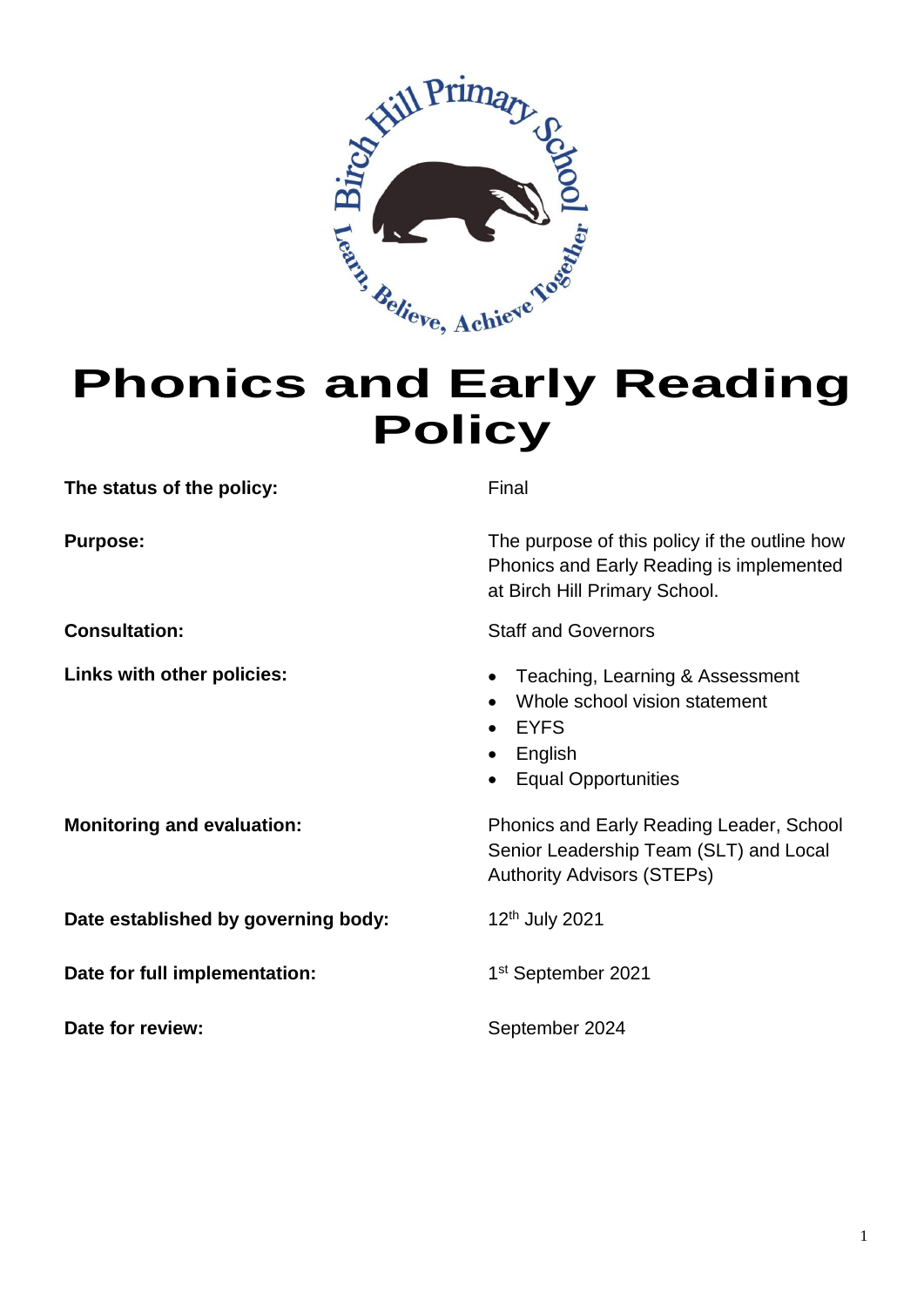## **Rationale**

At Birch Hill Primary School we believe that every child has the potential to become a confident and successful reader and writer who develops a love of literacy. The teaching and learning of phonics plays a vital role in building confidence and success and we aim to offer a curriculum that includes a rigorous and systematic approach to the teaching of phonics and early reading.

The teaching of Phonics and Early Reading follows the three aims of the English Hub, being:

#### *1. To ensure all pupils make speedy progress in phonics and reading*

Pupils' progress in reading is dependent upon both the speedy working out of the pronunciation of unfamiliar printed words (decoding) and the speedy recognition of familiar printed words.

#### *2. To develop pupils' understanding and use of spoken language*

Pupils' vocabulary, grammar, understanding of the world, and their ability to communicate effectively depend upon the quality and variety of language they hear and the opportunities they have to speak and interact, in particular with adults. The frequency, depth and quality of these exchanges are fundamental to this progress. Good reading comprehension draws upon this linguistic knowledge.

## *3. To develop pupils' love of reading*

Reading widely and sharing books feeds pupils' imagination, their vocabulary and knowledge of the world. Pupils' progress at school is dependent on the breadth and frequency of the books they have read to them and the books they read for themselves: the more they read and have opportunities to talk about what they read, the more words, people and worlds they encounter and understand.

To achieve these three aims, Birch Hill is '*determined that every pupil will learn to read, regardless of their background, needs or abilities. All pupils, including the weakest readers, [must] make sufficient progress to meet or exceed age-related expectations*.'

Schools Inspection Handbook (SIH) May 2019 p87: 293.

## **Objectives**

At Birch Hill, we are confident that Floppy's Phonics will ensure success for *all* pupils, particularly the lowest 20% pupils. We adopt one systematic synthetic phonics (SSP) programme that is taught with fidelity, consistency and continuity from Reception to Y2.

The Senior Leadership Team and Phonics Leader use the English Hub Challenge Checklist to ensure:

#### **Training**

1. Floppy's Phonics training is provided for all Teachers, Teaching Assistants and Senior Leaders

## Resources

2. Floppy's Phonics sets out daily expectations for teaching the National Curriculum elements listed below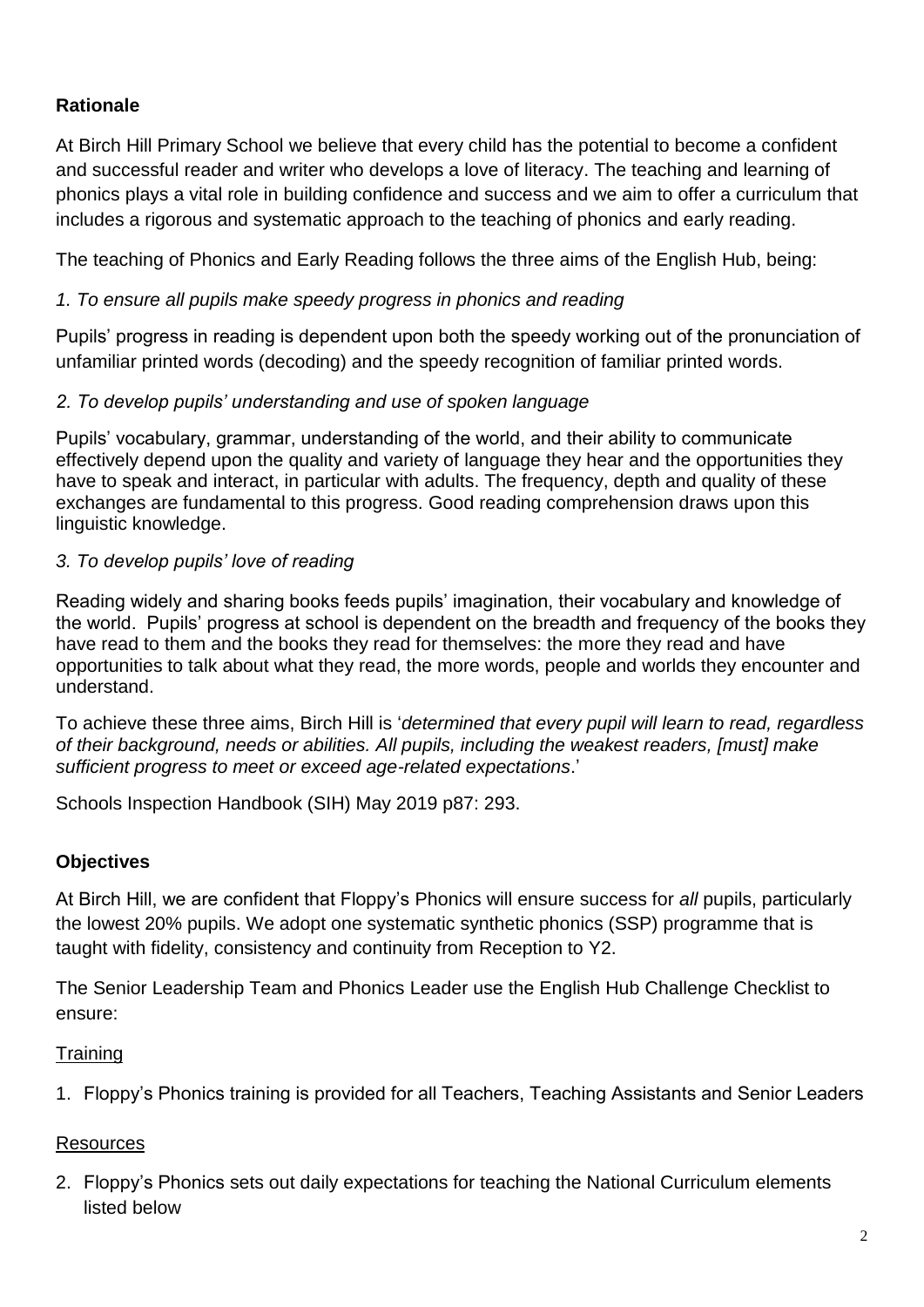3. Correct resources are particular to the Floppy's Phonics programme (sound charts, friezes, sound and word cards, cumulative texts)

## **Teaching**

- 4. Sufficient time is given to teach phonics, reading and writing
- 5. Teachers and TAs (who are teaching reading) understand the specific activities in the Floppy's Phonics programme
- 6. Teachers and TAs teach these activities confidently
- 7. Teachers pay particular attention to pupils who fall behind during phonics lessons
- 8. The pace of teaching is not slowed for pupils who fall behind

#### Progress and assessment

- 9. There are clear term-by-term expectations of progress from Nursery to Y2 (See Appendices)
- 10.The phonics leader / class teacher assesses pupils using an individual reading assessment to record letter-sound knowledge and word reading (using assessments designed for use with Floppy's Phonics – see Appendices)
- 11.Assessments are used to organise pupils efficiently to maximise progress

#### Slowest progress pupils

- 12.Floppy's Phonics lessons are of the highest standard to reduce the amount of extra support needed
- 13.Pupils who fall behind are identified immediately using the Floppy's Phonics programme's assessments
- 14.These pupils receive extra daily practice following the Floppy's Phonics programme

#### Parents

15.Parents are informed of the Floppy's Phonics programme adopted: what is taught and how they could provide extra practice to develop fluency; how the school will provide extra practice to prevent serious problems developing.

National Curriculum 2014 Year 1 Word reading, spelling and handwriting (\*additional to NC) Pupils are taught to:

#### Reading

- 1. Respond speedily with the correct sound to graphemes (letters or groups of letters) for all 40+ phonemes, including, where applicable, alternative sounds for graphemes
- 2. Blend spoken sounds into words\*
- 3. Read accurately by blending sounds in unfamiliar words containing GPCs that have been taught
- 4. Read words containing taught GPCs and –s, –es, –ing, –ed, –er and –est endings
- 5. Read other words of more than one syllable that contain taught GPCs
- 6. Read common exception words, noting unusual correspondences between spelling and sound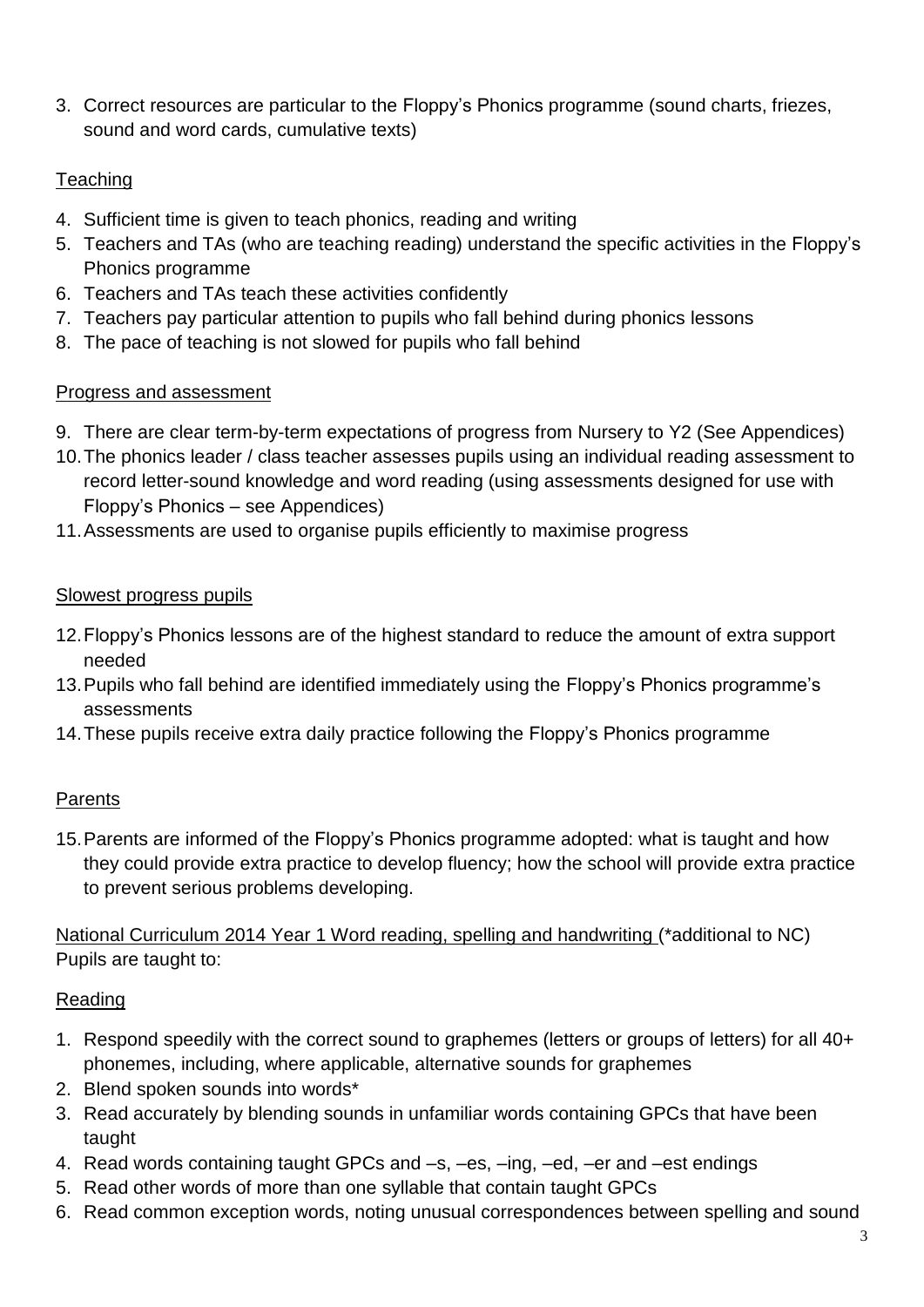- 7. Read aloud accurately books that are consistent with their developing phonic knowledge and that do not require them to use other strategies to work out words
- 8. Re-read these books to build up their fluency and confidence in word reading

#### **Handwriting**

- 9. Sit correctly at a table, holding a pencil comfortably and correctly
- 10.Form lower-case letters in the correct direction, starting and finishing in the right place

## **Spelling**

- 11.Spell words containing each of the 40+ GPCs (Grapheme Phoneme Correspondences) already taught by:
- Writing letters in response to hearing a sound\*
- Identifying the sounds and then writing the sound with letter/s\*
- 12.Spell common exception words
- 13.Write from memory simple sentences dictated by the teacher that include words using the GPCs and common exception words taught so far

#### **Writing**

14.Write sentences by saying out loud what they are going to write about; composing a sentence orally before writing it; sequencing sentences to form short narratives; re-reading what they have written to check that it makes sense.

## **B. Make a strong start in Reception**

*'Reading, including the teaching of systematic, synthetic phonics, is taught from the beginning of Reception' SIH 2019.*

Reception teachers:

- 1. Timetable daily Floppy's Phonics lessons from the second week in Reception
- 2. Ensure at least 20 minutes is given to teaching of phonics, reading and writing right from the start, building to at least 45 minutes by the end of the year (this may be one session or organised throughout the day)
- 3. Follow the same SSP programme as Y1 and 2
- 4. Know how to cope with 'staggered' starts
- 5. Identify pupils who are falling behind, by the third week in school
- 6. Give all pupils practice in reading letter-sound correspondences and oral sound-blending a few times each day
- 7. Give daily extra practice to pupils falling behind in a small group or individually
- 8. Ensure extra practice matches the Floppy's Phonics programme
- 9. Display the necessary friezes and charts for the Floppy's Phonics programme at the right height
- 10.Ensure all pupils sit where they can see the teacher and resources during Floppy's Phonics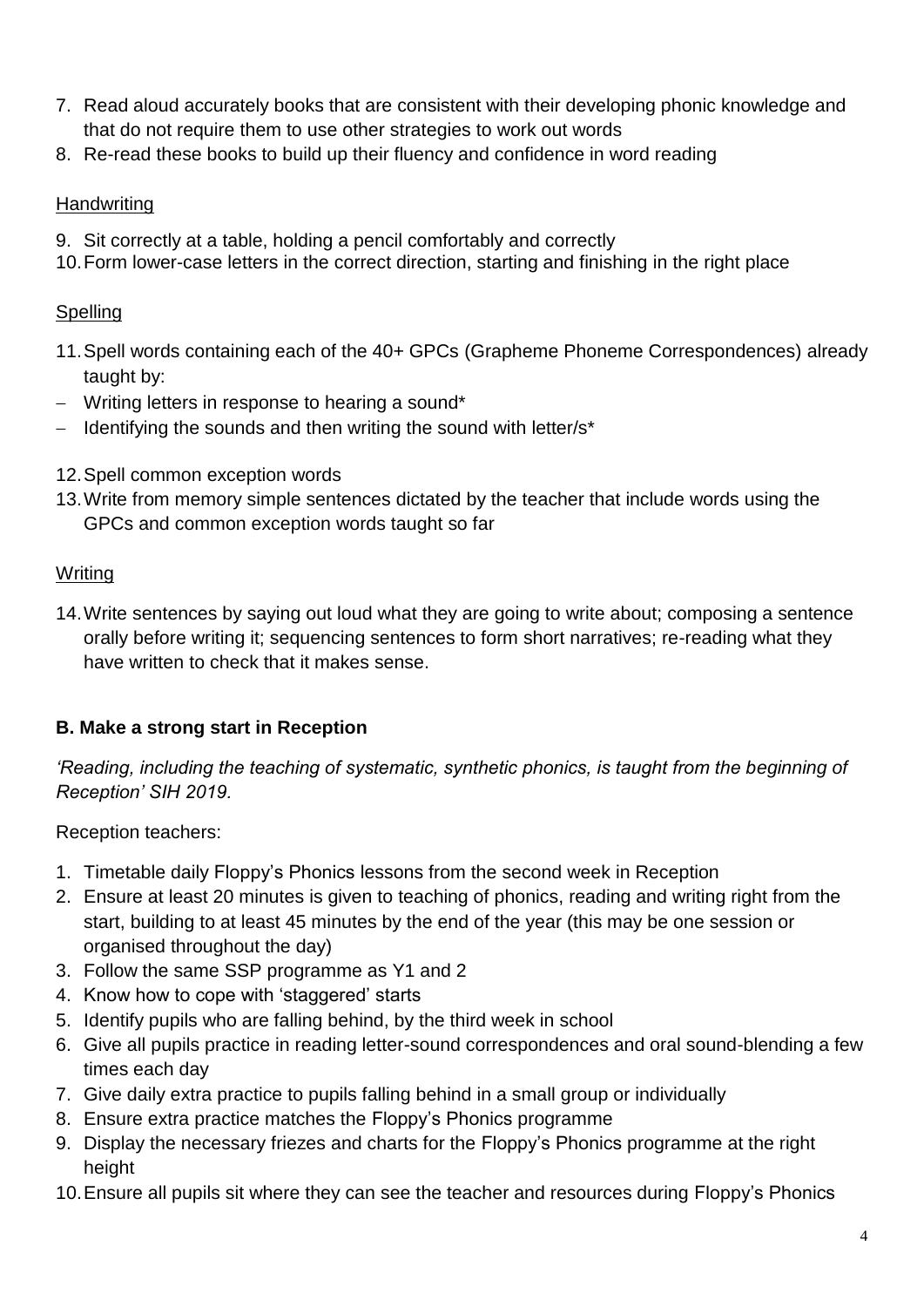lessons

- 11.Teach phonics in a quiet space to help pupils focus
- 12.Set up frequent meetings to show parents how to help their children practise reading sounds and words at home.

## **C. Ensure cumulative progression of sounds and books**

*'The sequence of reading books shows a cumulative progression in phonics knowledge that is matched closely to the school's phonics programme. Teachers give pupils sufficient practice in reading and re-reading books that match the grapheme-phoneme correspondences they know, both at school and at home.' SIH p87: 293.*

- 1. Decodable reading books are organised in the given sequence from the Floppy's Phonics programme i.e. reading books build letter-sound correspondences cumulatively. Books are *not* sorted by traditional 'Book-Banding' criteria based on a mix of methods, i.e. sequential 'decodable' books are not mixed with texts that rely on repetition, prediction and 'look and say'
- 2. Pupils read texts/books that closely match the letter-sound correspondences they can read at home as well as in school
- 3. These texts/books contain few exception words, as listed in Floppy's Phonics
- 4. Pupils are *not* asked to read books that require them to guess words or deduce meaning from pictures, grammar or context clues, or taught words using whole word recognition
- 5. Pupils practise sounding out the words in the story and read exception words before they read the text/book
- 6. Pupils re-read these texts/books at school and home to build fluency
- 7. Pupils falling behind are given extra practice to re-read these texts/books
- 8. Pupils continue to read books in a progressive sequence until they can decode unfamiliar words confidently
- 9. As soon as pupils can read unfamiliar words confidently, they read wider literature and no longer read books in the school's levelled reading programme
- 10.Teachers keep records of the books pupils read in school and at home
- 11.Pupils practise reading books at home once they have read them at school
- 12.Parents know how to increase their children's fluency in reading sounds, words and books, at each point in their children's learning
- 13.Teachers provide extra reading practise for pupils who do not practise at home
- 14.Parents understand the difference between stories to share and stories that children read aloud.

# **D. Build a team of expert reading teachers**

*'The school has developed sufficient expertise in the teaching of phonics and reading.' SIH p87: 293.*

The headteacher:

- 1. Has appointed a phonics leader with expertise in and experience of teaching phonics
- 2. Gives the phonics leader dedicated time to fulfil the role (see below)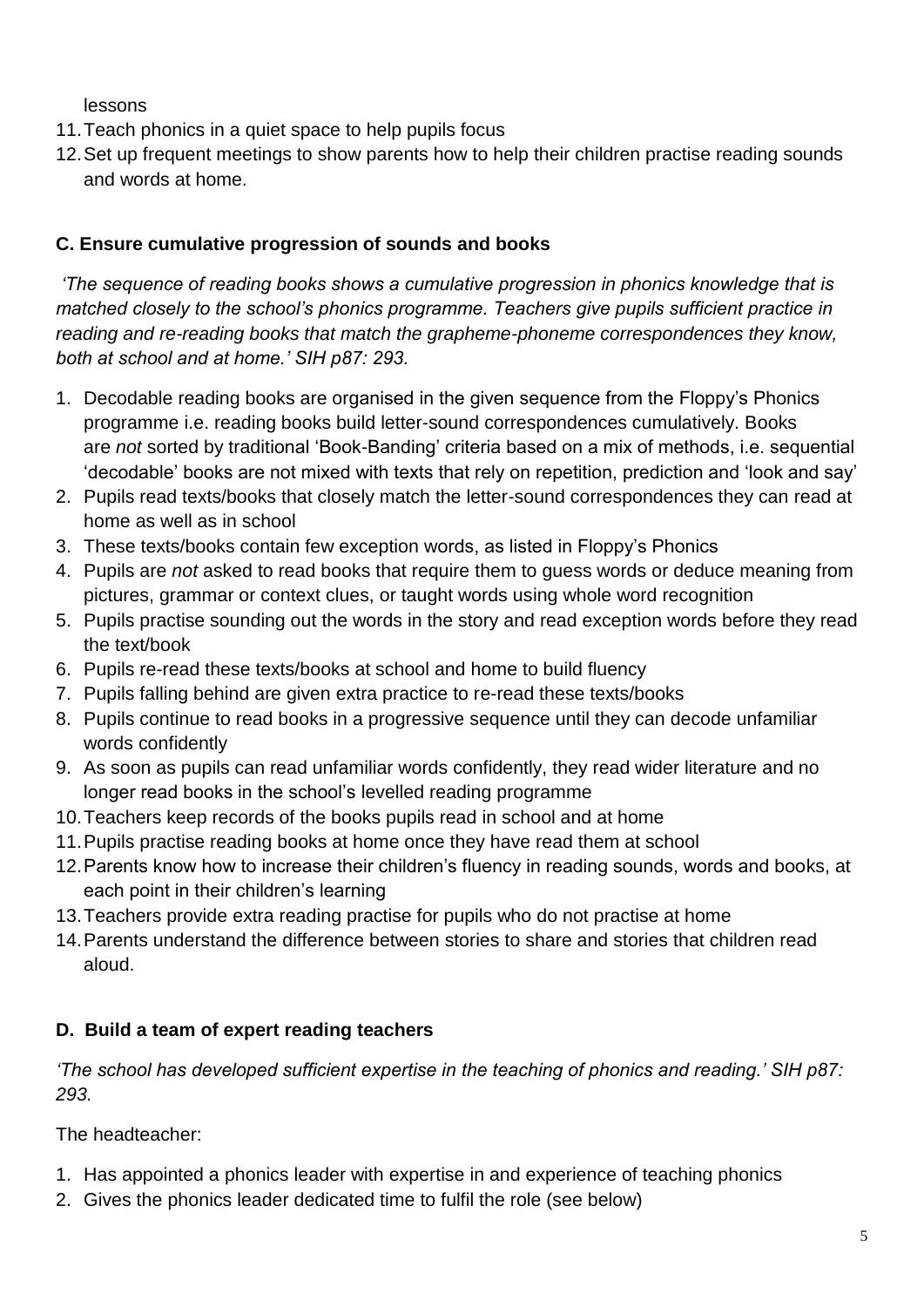- 3. Ensures all grades of management (including the headteacher), teachers and teaching assistants attend the SSP provider's training
- 4. Ensures that Floppy's Phonics training is provided for new staff.

The phonics leader:

- 1. Meets frequently with the headteacher to discuss the impact of each teacher on pupils' progress, particularly the lowest 20%
- 2. Uses the Floppy's Phonics *practice map* to plan activities for teachers to practise
- 3. Uses assessment data of the lowest 20% pupils to decide areas for practice
- 4. Timetables practice times (weekly if possible) and ensures all reading teachers attend
- 5. Knows how to run practice sessions
- 6. Coaches reading teachers (who need extra support) during Floppy's Phonics lessons
- 7. Coaches reading teachers who support pupils who have fallen behind
- 8. Keeps a record of all practice and coaching sessions.

## **E. Reach the lowest 20% pupils**

'*The ongoing assessment of pupils' phonics progress is sufficiently frequent and detailed to identify any pupil who is falling behind the programme's pace. If they do fall behind, targeted support is given immediately.*' *SIH p87: 293.*

The phonics leader:

- 1. Ensures Floppy's Phonics lessons are of the highest standard to reduce the number of pupils who need extra support
- 2. Uses the Floppy's Phonics assessment to identify immediately pupils falling behind
- 3. Organises extra daily practice for pupils falling behind, following the Floppy's Phonics programme
- 4. Builds a profile of pupils receiving extra support (SEND, EAL, speech delay, attendance, time in school, previous teaching)
- 5. Provides regular CPD for teachers in both the content and teaching manner to support pupils falling behind
- 6. Fast tracks late-entry pupils to catch up with their peers
- 7. Designates a member of staff to improve attendance for these pupils
- 8. Engages the support of parents, where appropriate.

## **F. Build talking and listening into all activities across the whole day**

*'High quality adult-child interactions are important and sometimes described as talking* with *children rather than just talking* to *children. Adults have a vital role to play in modelling effective language and communication.' EEF Preparing for Literacy, June 2018.*

- 1. Identify pupils with delayed language acquisition quickly and organise frequent, sustained oneto-one and small group discussion for these pupils
- 2. Teach pupils to follow clear expectations for partner, class and group discussion including:
	- listening behaviours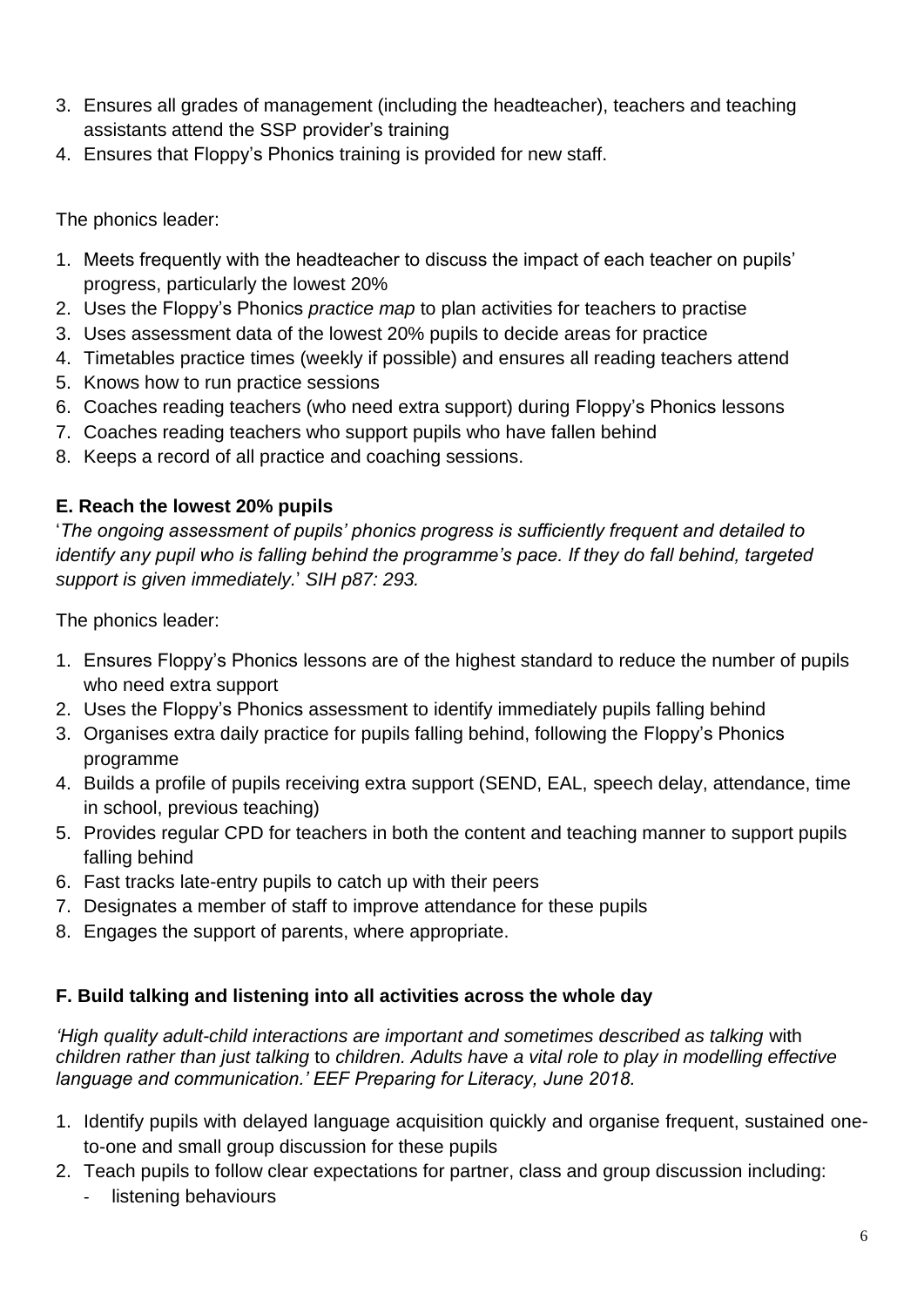- routines for talking with a partner
- routines for giving feedback to the group
- 3. Help pupils learn and use new vocabulary throughout the day, in each area of learning
- 4. Model how to use new vocabulary and syntax through the day by using words and phrases relevant to the area of learning, deliberately, systematically and repeatedly.
- 5. Help pupils articulate their ideas and thoughts in well-formed sentences by:
	- building sentences orally and rephrasing what they say
	- teaching new vocabulary before a given activity
	- modelling how they think out loud
	- asking questions to check pupils' understanding
	- extending their ideas
	- asking both closed and open questions.

## **G. Develop pupils' listening comprehension and language by reading aloud and talking about stories, poems and non-fiction books**

*'Stories, poems, rhymes and non-fiction are chosen for reading to develop pupils' vocabulary,*  language comprehension and love of reading. Pupils are familiar with and enjoy listening to a wide *range of stories, poems, rhymes and non-fiction.' SIH p87: 293.*

## **Storytimes**

- 1. Timetable a daily 20-minute storytime
- 2. Have a list of quality stories to read aloud to pupils each half-term, including traditional and modern stories
- 3. Show enjoyment of each story using their voice and manner to make the meaning clear.
- 4. Read aloud, re-read and talk about stories to build familiarity and understanding
- 5. Teach new vocabulary in the context of the story
- 6. Provide extra small group storytimes for pupils with delayed language acquisition
- 7. Help pupils retell the story and take on different roles in imaginative play
- 8. Organise appealing book corners
- 9. Show parents how to read aloud and talk about stories with their children and send home quality books.

## Non-fiction books

- 1. Read aloud non-fiction books that will extend their knowledge of the world and illustrate a current topic.
- 2. Make books with photographs and narratives of everyday events and activities, and places they have visited.
- 3. Talk about these books with pupils, introducing specific vocabulary and building sentences orally.
- 4. Read and re-read these books so pupils learn to use the language necessary to explain what is happening in each illustration/ photograph
- 5. Make the books available for pupils to share at school and at home.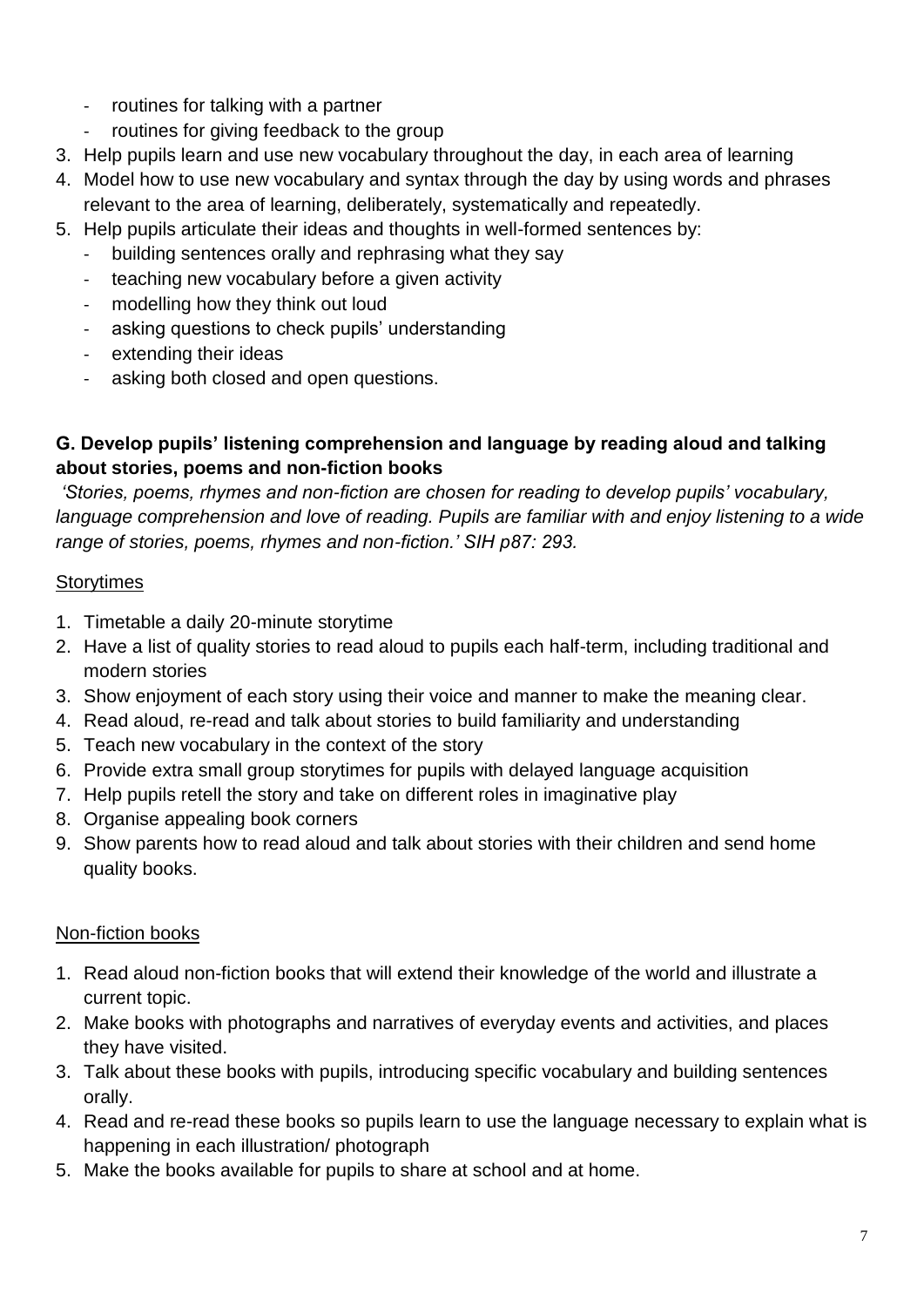#### Learning rhymes, poems and songs

- 1. Timetable a ten-minute rhyme and singing session every day
- 2. Have a list of traditional and contemporary poems and rhymes for children to listen to and learn
- 3. Have a list of songs that will develop pupils' vocabulary
- 4. Show enjoyment and use voice and manner to emphasise words and phrases, particularly those that rhyme
- 5. Help pupils to join in with refrains and learn some verses by heart.

#### **National Phonics Screening Check**

All children in Year One will be screened using the National Assessment Materials in the Summer Term. If the children in Year one fail the screening they will be retested when they are in Year Two in the Summer Term. This data will be submitted to the local authority.

#### **Professional Development**

Continuing professional development for all staff is particularly important to ensure that all staff feel competent in teaching and supporting the teaching of phonics and that the methods and protocols are consistent. All staff will receive regular CPD opportunities. All aspects of Phonics teaching is monitored by the Phonics lead on a regular basis with team teaching and coaching support allocated accordingly.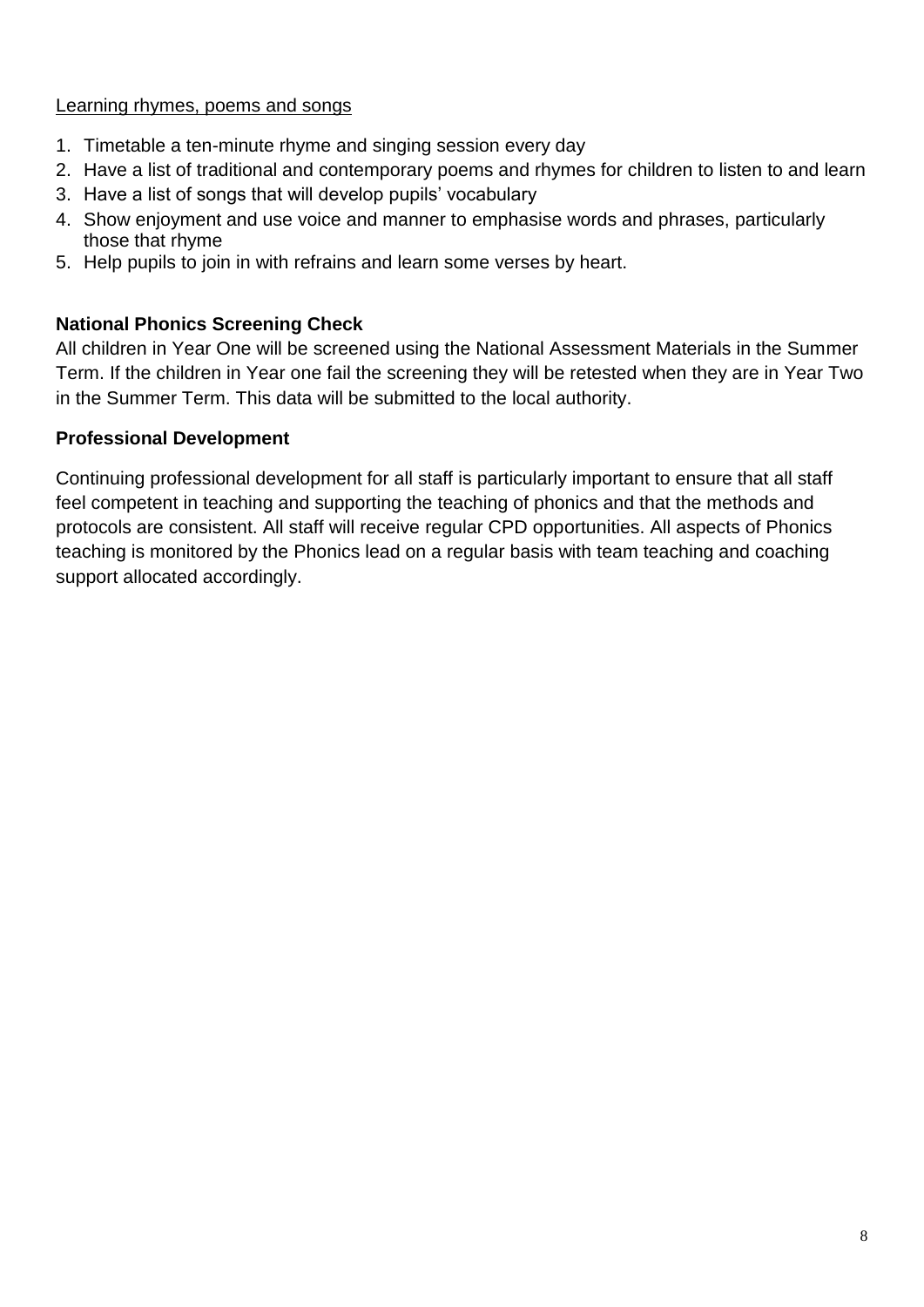#### **Appendices:**

In Nursery the teaching of phonics will directly follow the guidance set out in Phase 1 – Letters and Sounds, supplemented with the interactive books and 'Floppy's Phonics' resources in Summer 2. In Reception and Key Stage One the teaching of phonics will follow the scheme 'Floppy's Phonics' by Debbie Hepplewhite. The Phonics scheme is a lesson by lesson systematic programme that follows a series of Phonics 'Stages'. By the end of Year One, the expectation is that most children will be secure at Stage 5, though further work in the Autumn term of Year Two will sure they have embedded the knowledge and understanding of alternative spellings for each sound.

Phonics Lessons in Year Two will revisit key aspects of the key aspects of 'Floppy's Phonics' before the formal teaching of spelling rules and strategies begins. For those children who are not yet secure at Stage 5 and did not pass the Phonics Screening Check in Year 1, it will be necessary to continue with daily discrete phonics sessions.

| Nursery - Level 1 (Phase One)                                       |                            |                        |                  |              |                 |                                 |  |  |  |
|---------------------------------------------------------------------|----------------------------|------------------------|------------------|--------------|-----------------|---------------------------------|--|--|--|
|                                                                     |                            |                        |                  | 5            | 6               |                                 |  |  |  |
| Environmental<br>Sounds                                             | <b>Instrumental Sounds</b> | <b>Body Percussion</b> | Rhythm and Rhyme | Alliteration | Voice Sounds    | Oral Blending and<br>Segmenting |  |  |  |
| Nursery 2 - Summer Term 2 - Level 1+ - Phoneme Grapheme Recognition |                            |                        |                  |              |                 |                                 |  |  |  |
| Wk 1                                                                | Wk <sub>2</sub>            | Wk <sub>3</sub>        |                  | Wk4          | Wk <sub>5</sub> | Wk 6                            |  |  |  |
| Book 1                                                              | Book 1                     | Book 1                 |                  | Book 1       | Book 2          | Book 2                          |  |  |  |
| s                                                                   | a                          |                        |                  | D            |                 | n                               |  |  |  |
| Explore words that begin with sounds.                               |                            |                        |                  |              |                 |                                 |  |  |  |
| Practise formation of grapheme to match sound.                      |                            |                        |                  |              |                 |                                 |  |  |  |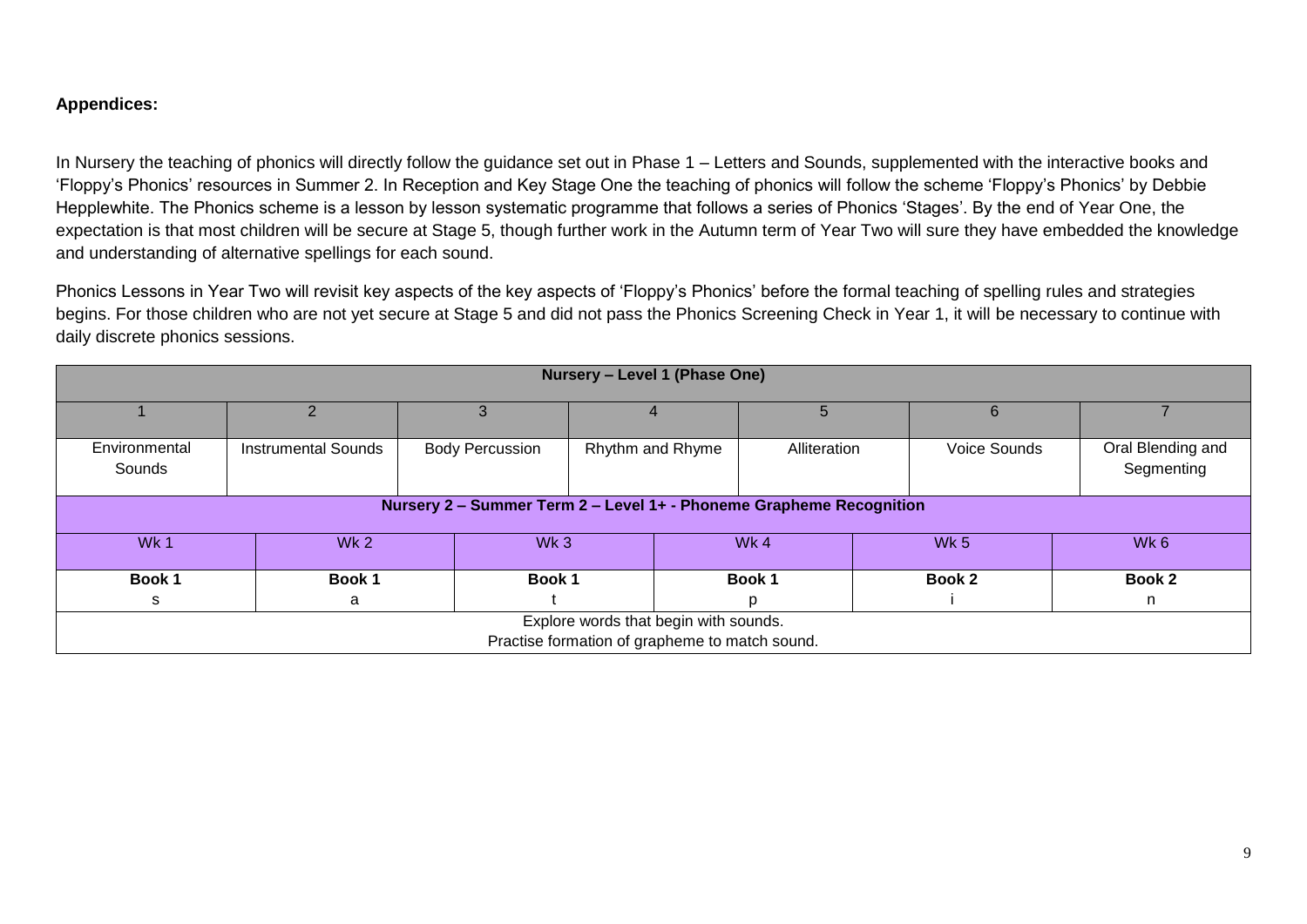| Reception - Autumn Term - Level 1+                        |                                |                        |                                          |                   |                           |  |  |  |  |
|-----------------------------------------------------------|--------------------------------|------------------------|------------------------------------------|-------------------|---------------------------|--|--|--|--|
| <b>Wk 1/2</b>                                             | <b>Wk 3/4</b>                  | <b>Wk 5/6</b>          | <b>Wk 7/8</b>                            | Wk 9/10           | Wk 11/12                  |  |  |  |  |
| Book 1                                                    | Book 2                         | Book 3                 | Book 4                                   | Book 5            | Book 6                    |  |  |  |  |
| satp                                                      | inmd                           | $g \circ c k$          | ckeur                                    | h b f-ff          | $I - II - Ie - ss$        |  |  |  |  |
|                                                           |                                |                        |                                          |                   | Do Assessment 1+          |  |  |  |  |
|                                                           | Do Assessment 1+               |                        |                                          |                   | (Books 3-6)               |  |  |  |  |
|                                                           | (Books 1/2)                    |                        |                                          |                   | <b>Children can start</b> |  |  |  |  |
|                                                           |                                |                        |                                          |                   | reading Floppy's          |  |  |  |  |
|                                                           |                                |                        |                                          |                   | <b>Phonics decodable</b>  |  |  |  |  |
|                                                           |                                |                        |                                          |                   | readers and traditional   |  |  |  |  |
|                                                           |                                |                        |                                          |                   | tales - Oxford Level 1+   |  |  |  |  |
|                                                           |                                |                        |                                          |                   | independently from this   |  |  |  |  |
|                                                           |                                |                        |                                          |                   | point.                    |  |  |  |  |
| <b>Reception - Spring Term - Level 2</b><br><b>Wk 5/6</b> |                                |                        |                                          |                   |                           |  |  |  |  |
|                                                           | <b>Wk 1/2</b><br><b>Wk 3/4</b> |                        | Wk 9/10<br><b>Wk 7/8</b>                 |                   | <b>Wk 11/12</b>           |  |  |  |  |
| <b>Book 7/8</b>                                           | Book 8/9/10                    | <b>Book 10/11</b>      | Book 12 and recap                        | <b>Book 13/14</b> | <b>Book 13/14</b>         |  |  |  |  |
| jvwxy                                                     | z-zz qu ch sh                  | th-ng-dge-ve wh        | -cks -tch -nk                            | ai ee -igh oa -oo | ai ee -igh oa -oo         |  |  |  |  |
|                                                           |                                |                        | Do Assessment 2 (Books                   |                   |                           |  |  |  |  |
|                                                           |                                |                        | $7-12)$                                  |                   |                           |  |  |  |  |
|                                                           |                                |                        | <b>Children can start</b>                |                   |                           |  |  |  |  |
|                                                           |                                |                        | reading Floppy's                         |                   |                           |  |  |  |  |
|                                                           |                                |                        | <b>Phonics decodable</b>                 |                   |                           |  |  |  |  |
|                                                           |                                |                        | readers and traditional                  |                   |                           |  |  |  |  |
|                                                           |                                |                        | tales - Oxford Level 2                   |                   |                           |  |  |  |  |
|                                                           |                                |                        | independently from this                  |                   |                           |  |  |  |  |
|                                                           |                                |                        | point.                                   |                   |                           |  |  |  |  |
|                                                           |                                |                        | <b>Reception - Summer Term - Level 3</b> |                   |                           |  |  |  |  |
| <b>Wk 1/2</b>                                             | <b>Wk 3/4</b>                  | <b>Wk 5/6</b>          | <b>Wk 7/8</b>                            | <b>Wk 9/10</b>    | Wk 11/12                  |  |  |  |  |
| Book 14/15/16                                             | <b>Book 16/17</b>              | Book 18                | Book 14/15/16                            | <b>Book 16/17</b> | Book 18                   |  |  |  |  |
| oo ar or ur ow                                            | oi ear air er -er              | -ue -ue -ure -ture     | oo ar or ur ow                           | oi ear air er -er | -ue $-ue$ $-ure$ $-ture$  |  |  |  |  |
|                                                           |                                |                        |                                          |                   |                           |  |  |  |  |
|                                                           |                                | Do Assessment 3 (Books |                                          |                   | <b>Children can start</b> |  |  |  |  |
|                                                           |                                | $13-18$                |                                          |                   | reading Floppy's          |  |  |  |  |
|                                                           |                                |                        |                                          |                   | <b>Phonics decodable</b>  |  |  |  |  |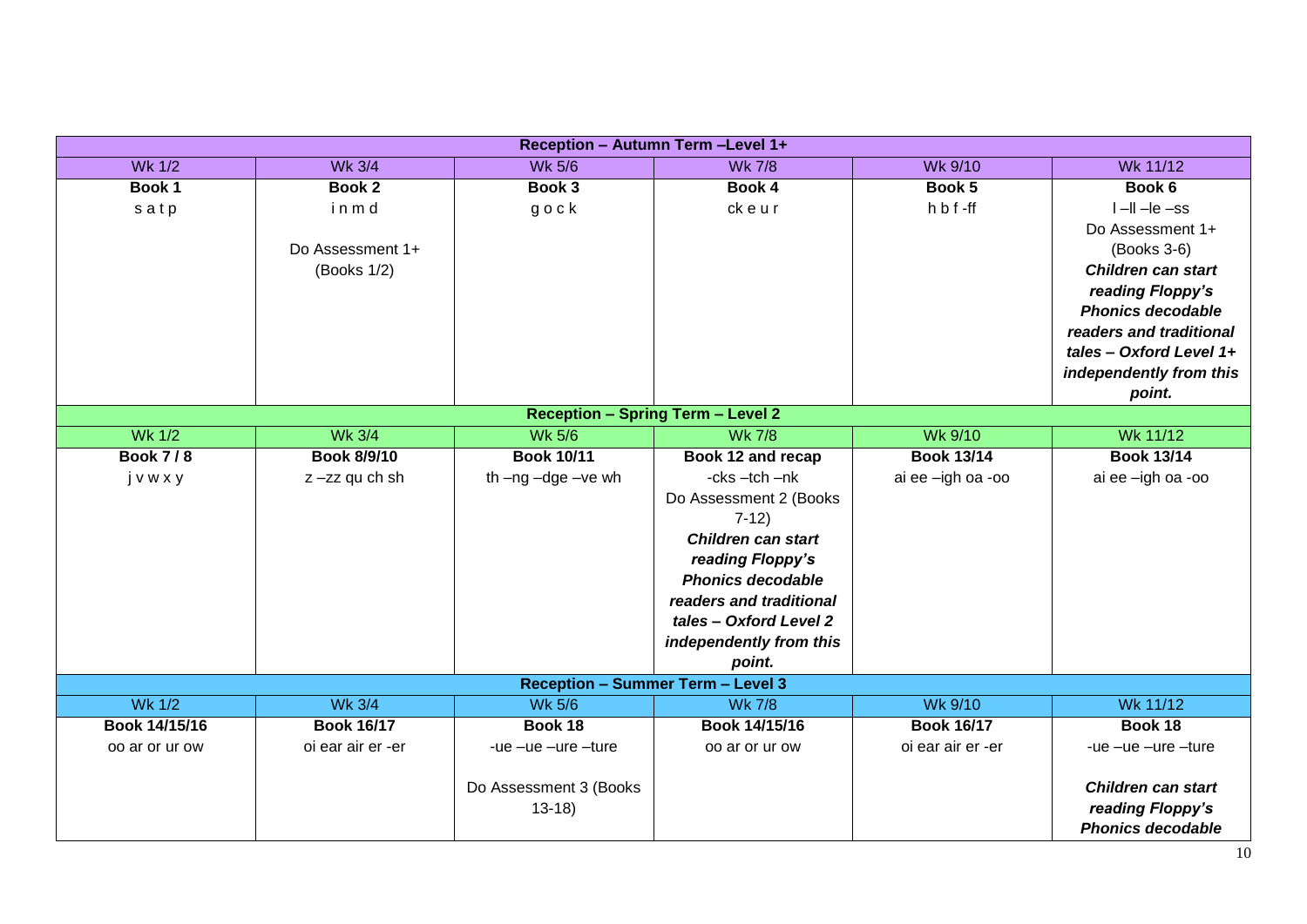|                                                                                         |                                            |                                            |                        |                                   | readers and traditional<br>tales - Oxford Level 3<br>independently from this<br>point. |  |  |  |  |  |
|-----------------------------------------------------------------------------------------|--------------------------------------------|--------------------------------------------|------------------------|-----------------------------------|----------------------------------------------------------------------------------------|--|--|--|--|--|
| Year One - Autumn Term - Level 4 (Phase 4)                                              |                                            |                                            |                        |                                   |                                                                                        |  |  |  |  |  |
| <b>Wk 1/2</b><br><b>Wk 3/4</b><br><b>Wk 5/6</b><br>Wk 9/10<br>Wk 11/12<br><b>Wk 7/8</b> |                                            |                                            |                        |                                   |                                                                                        |  |  |  |  |  |
| Book 19                                                                                 | Book 20                                    | <b>Book 21</b>                             | Book 22                | Book 23                           | Book 24                                                                                |  |  |  |  |  |
| aeloustpnmdgck                                                                          | ch sh th -ng -nk ai igh oa                 | /ai/ ai ay                                 | /oa/ oa ow             | /ur/ ur ir                        | $/s/s - ce$                                                                            |  |  |  |  |  |
| $-$ ck r h b f $-$ ff l $-$ ll $-$ le $-$ ss j                                          | -oo oo or ur er -er ow oi                  | /oi/ oi oy                                 | /yoo/ -ue ew           | /or/ or aw                        | /e/ $e$ -ea                                                                            |  |  |  |  |  |
| v w x y z -zz qu                                                                        | ear air                                    | /ee/ ee ea                                 | Long /oo/ oo $-ew$     | /eer/ ear eer                     | $/u/u$ u o                                                                             |  |  |  |  |  |
|                                                                                         |                                            | /igh/ igh -ie                              | /ou/ ow ou             | /air/ air -are                    | -ed /d/ $/t/$                                                                          |  |  |  |  |  |
|                                                                                         | <b>Children can start reading</b>          |                                            |                        |                                   |                                                                                        |  |  |  |  |  |
|                                                                                         | <b>Floppy's Phonics</b>                    |                                            |                        |                                   | Do Assessment 4 (Books 21-                                                             |  |  |  |  |  |
|                                                                                         | decodable readers and                      |                                            |                        |                                   | 24) - No assessment for                                                                |  |  |  |  |  |
|                                                                                         | traditional tales - Oxford                 |                                            |                        |                                   | books 19/20 as review and                                                              |  |  |  |  |  |
| Level 4 independently from                                                              |                                            |                                            |                        |                                   | stretch books.                                                                         |  |  |  |  |  |
| this point.                                                                             |                                            |                                            |                        |                                   |                                                                                        |  |  |  |  |  |
| <b>Wk 1/2</b>                                                                           | Year One - Spring Term - Level 5 (Phase 5) |                                            |                        |                                   |                                                                                        |  |  |  |  |  |
|                                                                                         | <b>Wk 3/4</b>                              | <b>Wk 5/6</b>                              | <b>Wk 7/8</b>          | <b>Wk 9/10</b>                    | Wk 11/12                                                                               |  |  |  |  |  |
| Book 25                                                                                 | Book 26                                    | Book 27                                    | Book 28                | Book 29                           | Book 30                                                                                |  |  |  |  |  |
| /ai/ ai ay eigh -ey                                                                     | /igh/ -igh $i - y$                         | $/s/s$ -ss -se -ce                         | /j/ j ge gi gy         | /yoo/ -ue u                       | /oi/ oi oy                                                                             |  |  |  |  |  |
| /ai/ a $a-e$ -ae -ea                                                                    | /igh/ -ie i-e                              | /s/ ce ci cy                               | /j/ -ge $-dge$         | /yoo/ ew u-e eu                   | /ou/ ow ou -ough                                                                       |  |  |  |  |  |
| /ee/ ee e $-y$ -ey                                                                      | /oa/ oa ow o                               | $/s/s$ sc- $-st$                           | /ul/ -le $-e$ l        | Long /oo/ oo u-e $-$ o $-$ ou $-$ | /or/ or $-$ our                                                                        |  |  |  |  |  |
| /ee/ ea e-e -ie                                                                         | /oa/-oe o-e -ough -eau                     | /e/ $e$ -ea                                | /ul/-al-il             | ough                              | /or/ aw au -al war quar                                                                |  |  |  |  |  |
|                                                                                         |                                            |                                            |                        | Long /oo/ -ue -ew ui u            |                                                                                        |  |  |  |  |  |
|                                                                                         |                                            |                                            |                        |                                   | Do Assessment 5 (Books 25-<br>30)                                                      |  |  |  |  |  |
|                                                                                         |                                            | Year One - Spring Term - Level 5 (Phase 5) |                        |                                   |                                                                                        |  |  |  |  |  |
| <b>Wk 1/2</b>                                                                           | <b>Wk 3/4</b>                              | <b>Wk 5/6</b>                              | <b>Wk 7/8</b>          | <b>Wk 9/10</b>                    | Wk 11/12                                                                               |  |  |  |  |  |
| Book 31                                                                                 | Book 32                                    | Book 33                                    | Book 34                | Book 35                           | Book 36                                                                                |  |  |  |  |  |
| /ur/ ur ire r                                                                           | $\mathsf{Z}$ h $\mathsf{A}$ -s -si ge      | ch /ch/ /k/ /sh/                           | $/$ ch $/$ ch $-$ tch  | /eer/ ear eer -ere -ier           | $/m/m - mm - mb - mn$                                                                  |  |  |  |  |  |
| /ur/ ear (w)or                                                                          | /w/ w wh $-u$                              | -ie /igh/ /ee/ (/ee/)                      | /chu/ -ture            | /air/ air -are -ear -ere          | /k/ c k - ck chq u que                                                                 |  |  |  |  |  |
| (schwa) -re -our                                                                        | /f/ $f - ff$                               | ow /ou/ /oa/                               | /sh/ sh ch             | $/n/ n - nn$ kn gn                | /or/ or ore -our -oor oar                                                              |  |  |  |  |  |
| /u/ u o -ou -ough                                                                       | /f/ ph -gh                                 | a /a/ /ao/ /o/ as om (w)a                  | /sh/ -ti -ci -ssi -sci | /r/ $r - rr$ wr rh                | /or/ aw au -al augh ough                                                               |  |  |  |  |  |
| /ar/ ar a al                                                                            |                                            | and (a)lt                                  | /g/ g gu -gue gh       |                                   |                                                                                        |  |  |  |  |  |
|                                                                                         |                                            |                                            |                        |                                   | Do Assessment 6 (Books 31-<br>36)                                                      |  |  |  |  |  |